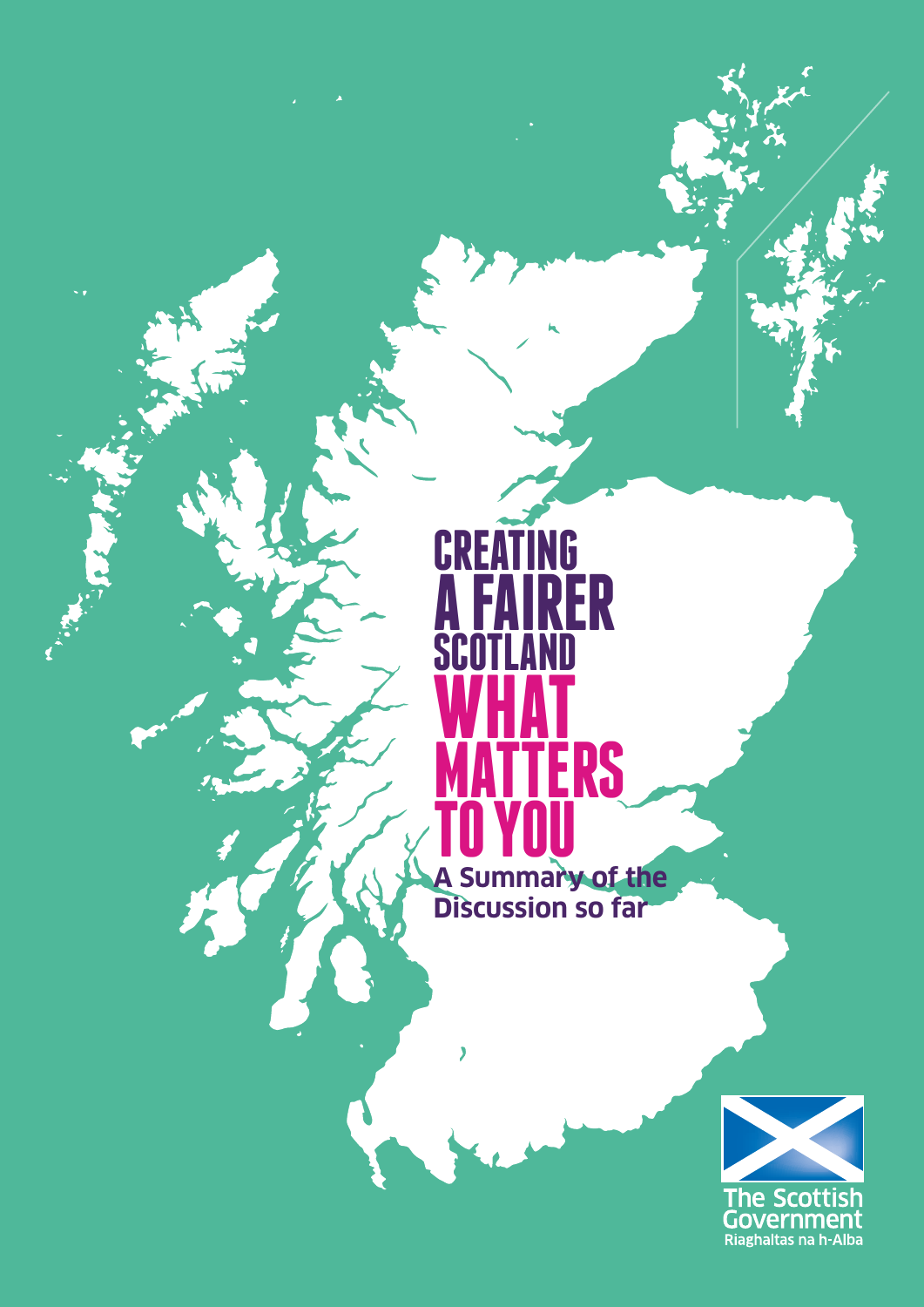### **FOREWORD**

**When we launched Fairer Scotland in June 2015, our intention was to speak to as many people as possible… through events, online and in person… to hear first-hand the issues that matter to you and how we can become a Fairer Scotland by 2030.**

Since then, **over 7,000** of you have taken part in Fairer Scotland public events and locally organised discussions. Even more of you have engaged with us online, with the number of visitors to our social media platforms edging towards **17,500**.

At the very outset of this journey, we committed to having an open and transparent discussion and to ensure that everyone's voice was listened to and heard.

We have been working hard over the past few months to ensure that this has happened, reaching out to a wide cross-section of society, and covering many areas of the country, from Stornoway to Dumfries.

I'd like to thank everyone who has taken part in Fairer Scotland, either online or through the many discussions that have happened in communities across the country.

Your insights and contributions have been both uplifting and humbling, thought provoking and stimulating. Most of all, they've been invaluable in helping us understand the issues that matter in communities across the country and in suggesting how to make Scotland fairer.

You've told us that this has been a positive process in enabling you to present your views and we've tried to ensure that everyone who wants to have a say has been able to do so. We recognise that this is just the first step on part of a longer journey and that we need to continue to work with you as we go forward.

This brief report presents a snapshot of what we have heard so far. I hope you find this of as much interest as I have and continue to work with us to make Scotland a fairer place to live.



ana da

**Cabinet Secretary for Social Justice, Communities & Pensioners' Rights**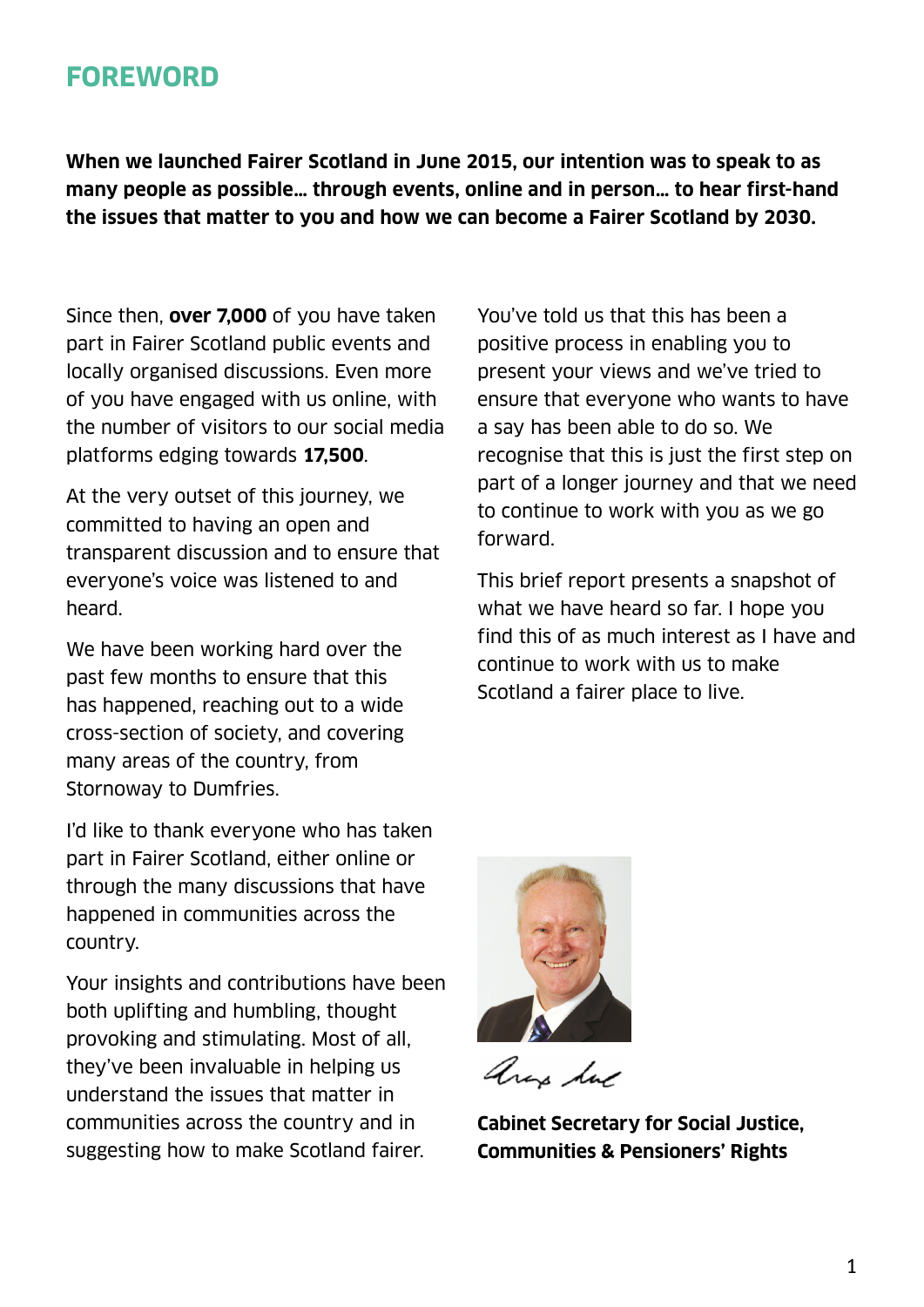### **OUR APPROACH**

Our aim was to engage and speak to as many of you as we could through this process, with a focus on those whose voices aren't heard as often. To achieve this, we did things a little differently than we would normally do.

There were around 200 events, including a series of in-depth discussion events, run in eight locations across the country, discussing some of the emerging themes. We encouraged you to have your own discussions and feedback to us. We also encouraged you to contribute online via our dedicated Fairer Scotland social media platforms.

We asked you to identify the issues that matter to you most and suggest what could be done to make Scotland fairer. We got a broad range of opinion from individuals, organisations and groups of people who came together to take part in fairer Scotland discussions.

Everyone's voice is equally important to us and so every contribution was treated in exactly the same way, whether it came from an individual person or a major organisation. We read or listened to your feedback, whether it was a postcard, a video, an email, a written summary of your event or a comment on social media. However you got in contact, we gave your feedback the same attention.

We categorised each piece of communication received into a broad range of topics, from taxation to transport, equalities to education, and housing to health. A full list of the topics raised is included at the end of this report.

In summarising the wealth of information received, we identified five core themes that we think reflect your views. These are:

- Work and living standards.
- Homes and communities.
- Early years, education and health.
- Community participation and public services.
- Respect and dignity.

The remainder of this report discusses these themes in more detail and highlights the key issues you raise.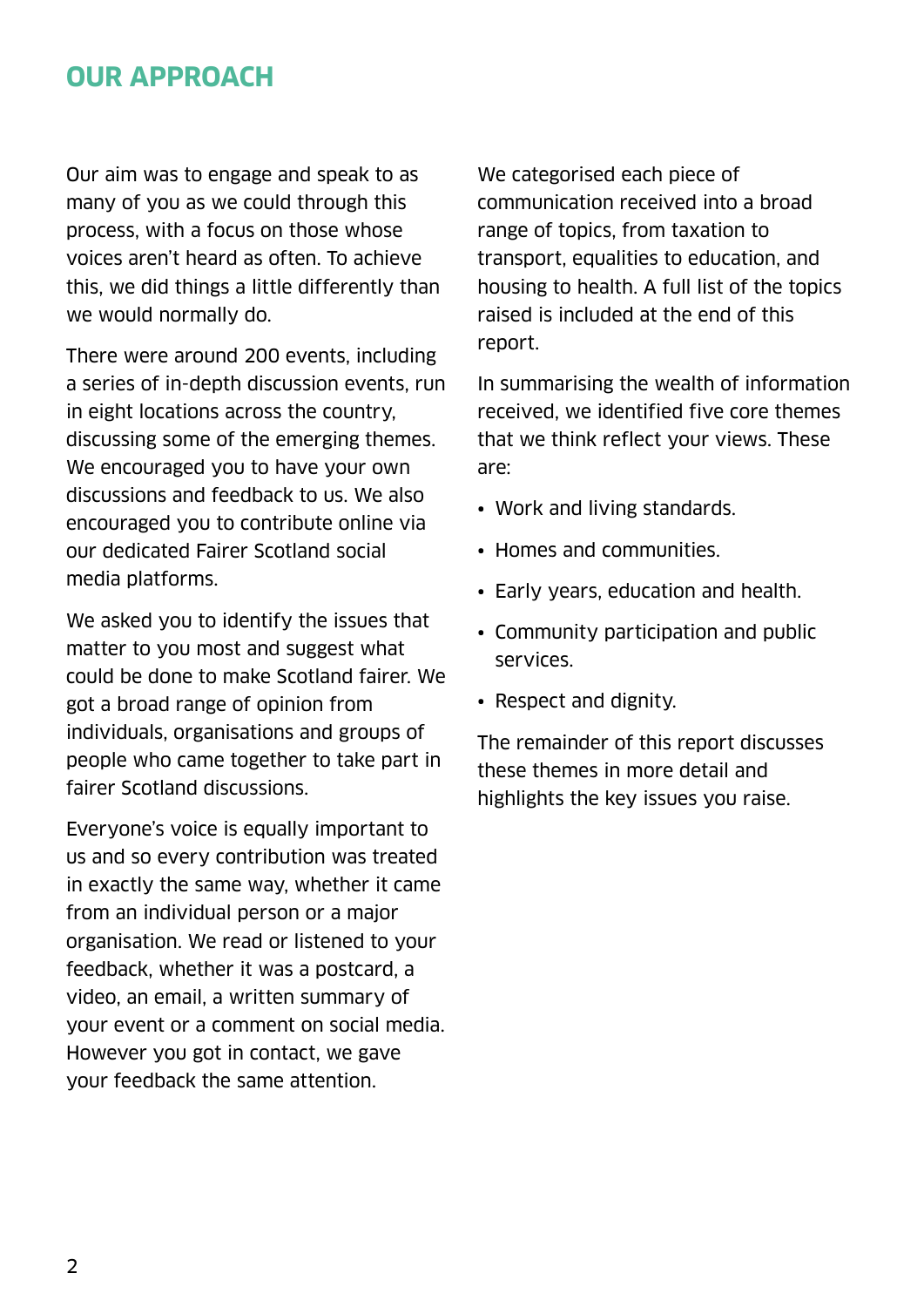# **ABOUT THIS REPORT**

- 1. **The aim of this report is to provide a snapshot of the key issues raised during the Fairer Scotland discussions.**  Given the breadth of those discussions, this report includes many ideas about policy reserved to Westminster and proposals for business and other sectors, as well as covering issues devolved to the Scottish Parliament.
- 2. **It does not present a national or representative view.** While we promoted the idea of the whole country talking about Fairer Scotland, we appreciate that not everyone did! Therefore, it's important to be clear that this is a snapshot of views from the many of you who did get involved.
- 3. **We haven't responded in the report to the ideas and issues you put forward.**  We've received so much information that we need time to give careful consideration to your views. We plan to publish a social justice action plan later in 2016. In the meantime, we will continue to address the issues highlighted in the discussions.
- 4. **The report does not contain every comment received.** We've worked hard to capture every view offered but it is not practical to reproduce everything that was said during Fairer Scotland in a concise report. Our hope is that you recognise the key themes and issues from your involvement in the discussion even if your specific point doesn't feature in this report.

The report addresses five key themes and highlights ideas and suggestions under each. These are:

- **Work and living standards** this theme covers ideas around income and employment; pay and conditions; benefits; childcare; and poverty.
- **Homes and communities** this theme covers ideas around housing affordability and access; housing quality; and community environment.
- **Early years, education and health** this theme covers ideas around childcare; education; parenting; mental and physical health; health and social care integration; and carers.
- **Community participation and public services** – this theme covers ideas around local democracy; grassroots participation; and the role, design and accessibility of public services.
- **Respect and dignity** this theme covers ideas around respect and dignity for all; public attitudes; and specific issues concerning equalities groups and minority groups.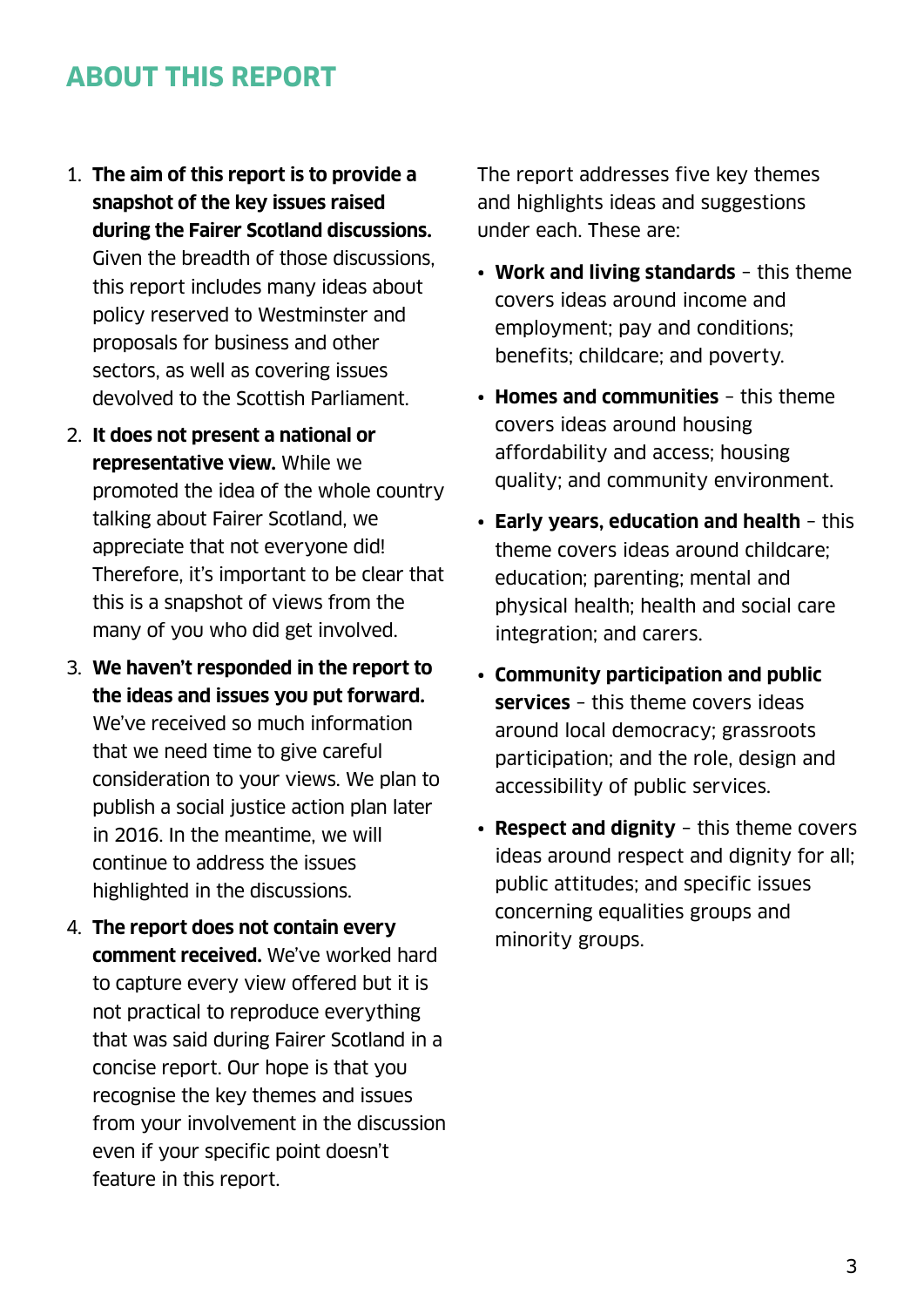# **WORK AND LIVING STANDARDS**

**Having a decent standard of living is a key theme to emerge from the discussion. For many, that means having a job that pays a fair wage and treats people fairly.** 

Access to jobs and support to find employment is therefore discussed. A key point made is for job seekers to receive more individually tailored support to ensure they find work that they want to do.

There are a number of comments on providing employment opportunities for specific groups and how more support should be provided to do this. Mentoring schemes for young people is one suggested example. Extending the age threshold of the Modern Apprenticeship scheme to better accommodate disabled people is another.

Level of income is also discussed. The idea of every person having an adequate level of income is raised, with a number of ways suggested as to how to do this. More people being paid the Living Wage and increases to both the living and minimum wages are suggested. Paying apprentices more is another idea put forward.

#### **Tackling poverty is another key issue,**

with a general feeling that society should be doing everything it can to end poverty in all its forms e.g. child poverty; food poverty; and fuel poverty. Addressing poverty is recognised as being key to creating a fairer Scotland.

The 'poverty premium' is discussed… how those living in poverty are further disadvantaged through, for example, increased utility costs and lack of access to affordable credit. Legislation to prevent high interest lenders from operating is one suggested solution. Another is that energy costs should be made the same regardless of how you pay for your fuel.

**Improvements in working conditions is also discussed.** Specific ideas include: greater flexibility in employment, with employers to give more consideration to individual employee circumstances; equal pay between women and men, and between people of different ages, if they are doing the same job; and bringing an end to zero hours contracts to provide more work and wage security.

#### **Linked to this is the issue of childcare.**

There are many comments on the costs of childcare and a view that more affordable childcare would help parents wishing to work. Greater flexibility within childcare is also suggested as a way to improve employment prospects. More provision and more affordable wraparound care for school-aged children is another prominent point raised.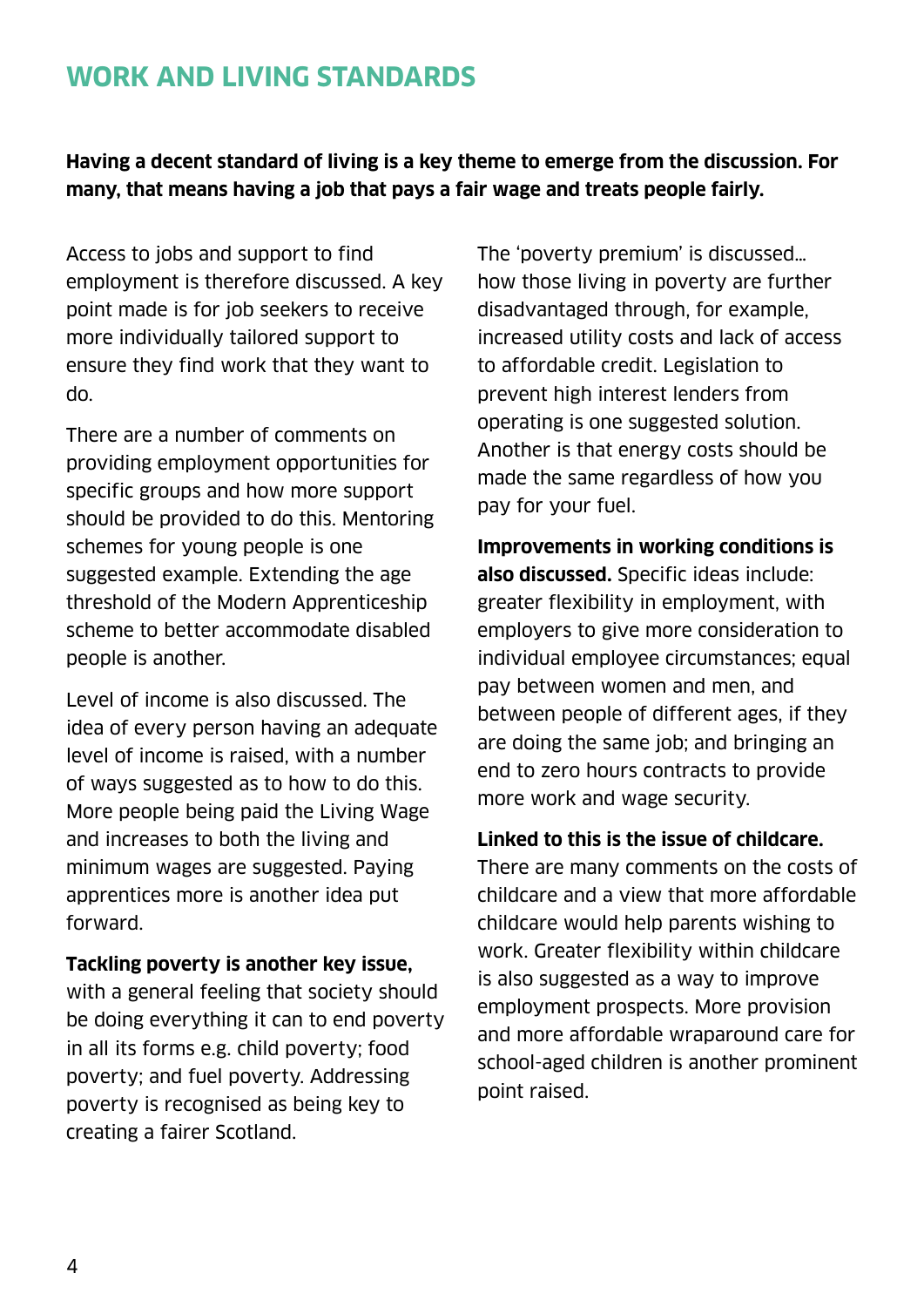## **HOMES AND COMMUNITIES**

The additional costs of pre-school or school activities, such as trips, clothing, photographs, etc. is also discussed as having an adverse impact on income levels for those with children. Increasing the school clothing grant is one suggestion made to help with this.

**Affordability and access are the key issues raised about housing.** There are a number of calls for smaller, more affordable housing that will allow those on lower incomes to buy. Similarly, there are many comments which say that rent levels, mainly in the private rented sector, are too high and further controls should be put in place. One suggestion made is the introduction of a rent cap.

More private housing, to both buy and rent, and more local authority housing, are common points, with a few comments calling for more housing in rural areas.

**Homelessness is discussed**, with calls for more to be done to address this issue. Better engagement with homeless people is one idea put forward.

**The housing allocation process is also mentioned**, with a common suggestion being to pay more attention to individual needs in this process, especially for vulnerable groups of people. This was a particular issue raised in relation to the migrant and refugee community.

**Housing support for disabled people is discussed**, with suggestions to improve more support for young disabled people moving out of the parental home. Also, making sure all housing is accessible for disabled people is another point raised.

**Housing quality is discussed**. Improving the standard of housing, in both the private rented sector and in local authority provided housing, is a key point. A variety of ideas are suggested on how to achieve this, including: tougher penalties for landlords providing sub-standard housing; tougher regulations for house builders; and upgrading/ modernising of existing housing stock. Also, there are a number of comments calling for all housing to be more energy efficient.

#### **Increasing communal spaces and facilities**

so that local communities can come together is a key issue. This includes indoor space where people can hold meetings and run activities; and safe, outdoor green space that people can use, for example, for community gardening.

There are a number of suggestions to make better use of existing community facilities to provide this space, such as schools and public libraries.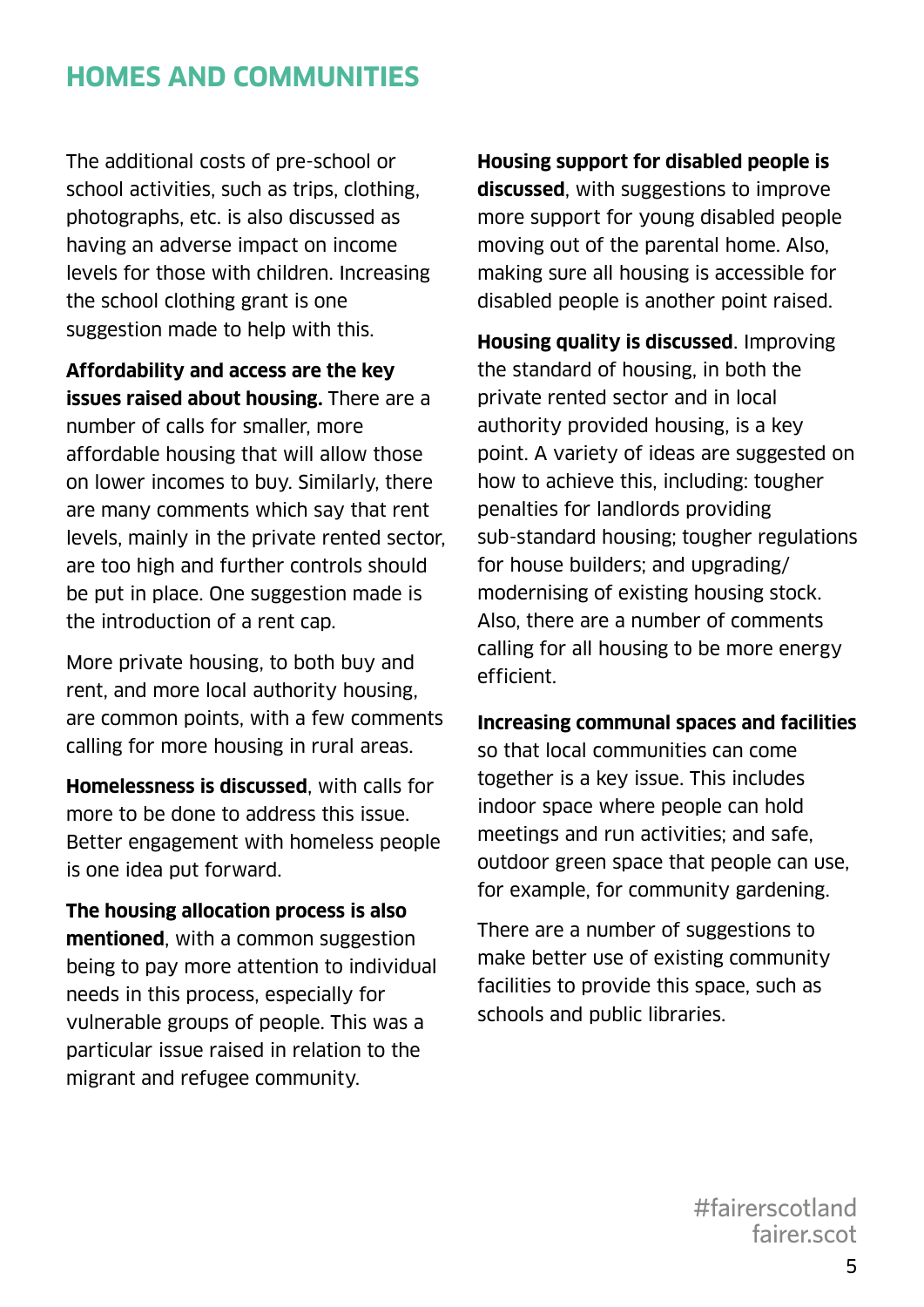# **HOMES AND COMMUNITIES**

**There are also calls to increase the level of community activities** for people to access. There is a particular focus on young people, especially in rural areas, with specific ideas including: more evening activities; free or inexpensive access to leisure services; more youth spaces such as youth cafes; and more youth clubs.

**Community safety is discussed**, with requests for more community policing and greater visibility of local police in the community. This is a common issue raised by individuals and groups from the migrant and refugee community who contributed to the discussion.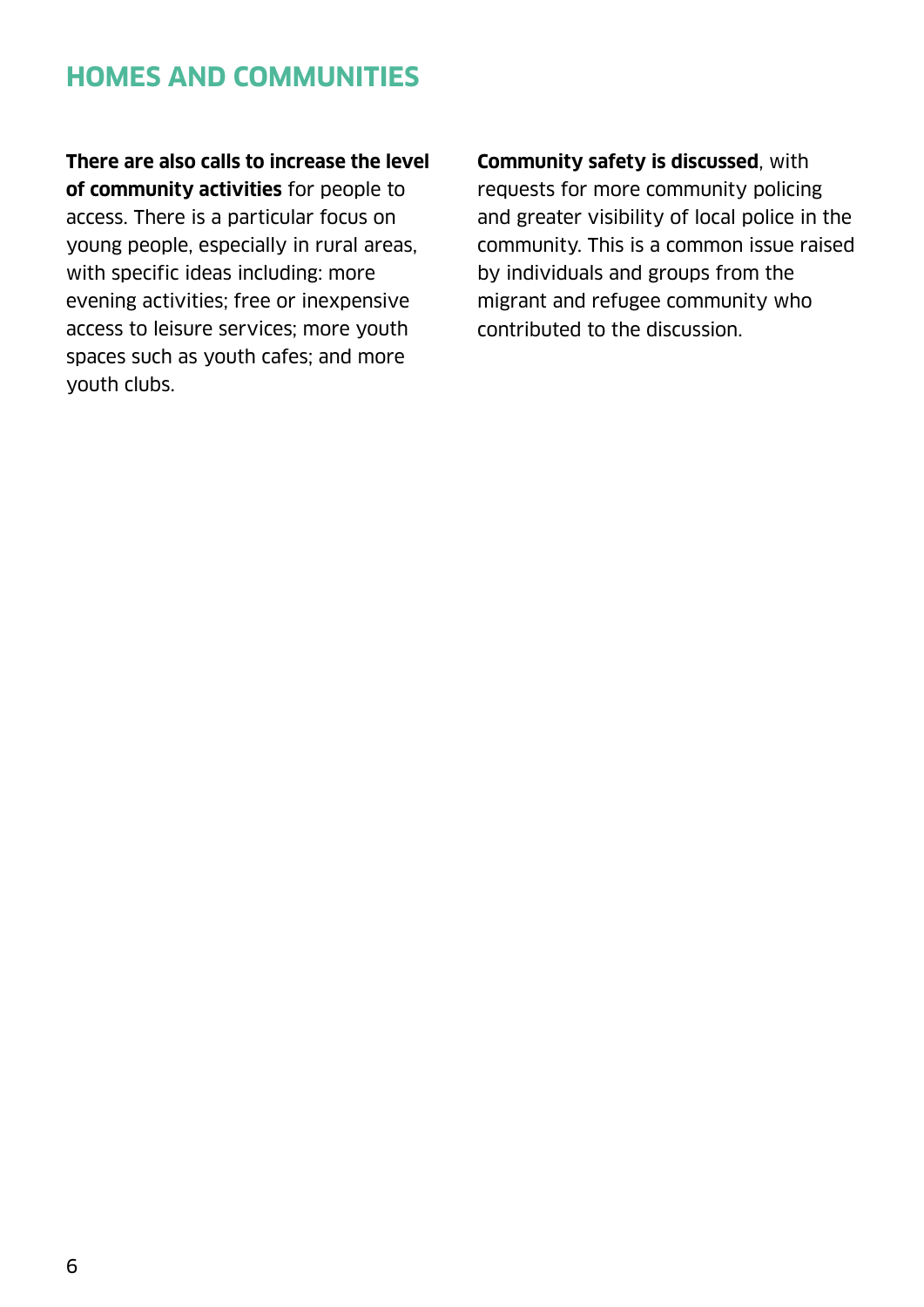# **EARLY YEARS, EDUCATION AND HEALTH**

#### **Childcare is another key issue in the**

**discussion** and considered important in terms of parents accessing work. There are many comments which suggest flexibility and choice are equally as important as availability of childcare, particularly for parents who work outside of nursery or school hours. More breakfast and after school clubs to help with this is a common suggestion.

There are also several comments about providing childcare during school holidays as these periods can prove difficult and potentially expensive for parents, especially those without extended families who are reliant on private childcare during these times.

**Support for parents is discussed to a lesser degree.** The main points raised include: more supportive information for parents; equal rights for fathers; better paternity and maternity leave arrangements; and additional support for adoptive parents.

There are specific comments on support for parents of disabled children or children with additional support needs. The main points raised here are for services to remain in place for the long term, and that there is more support for disabled children or children with additional support needs in school. Specific suggestions include more carers in special schools and better training for school staff.

**For children looked after by the care system,** the key point raised is the need for adequate support when they leave care.

**Education and health and social care are two of the standout topics in the discussion.** 

**There are a range of views as to how education should be delivered.** There is some focus given to starting school later, with reference to the Scandinavian countries, and class sizes and teacher/ pupil ratios another issue discussed.

**There are various points raised about the school curriculum.** A common one is that there should be more variety of subjects taught to include topics such as health; how to vote/get involved in politics; entrepreneurialism/how to start a business; and life skills – budgeting, preparing a meal, nutrition, etc.

**There is also a view that vocational learning should have parity with academic learning**, and that greater value be placed on vocational study. Apprenticeships and trade schools are two ways suggested to encourage young people to follow vocational career pathways.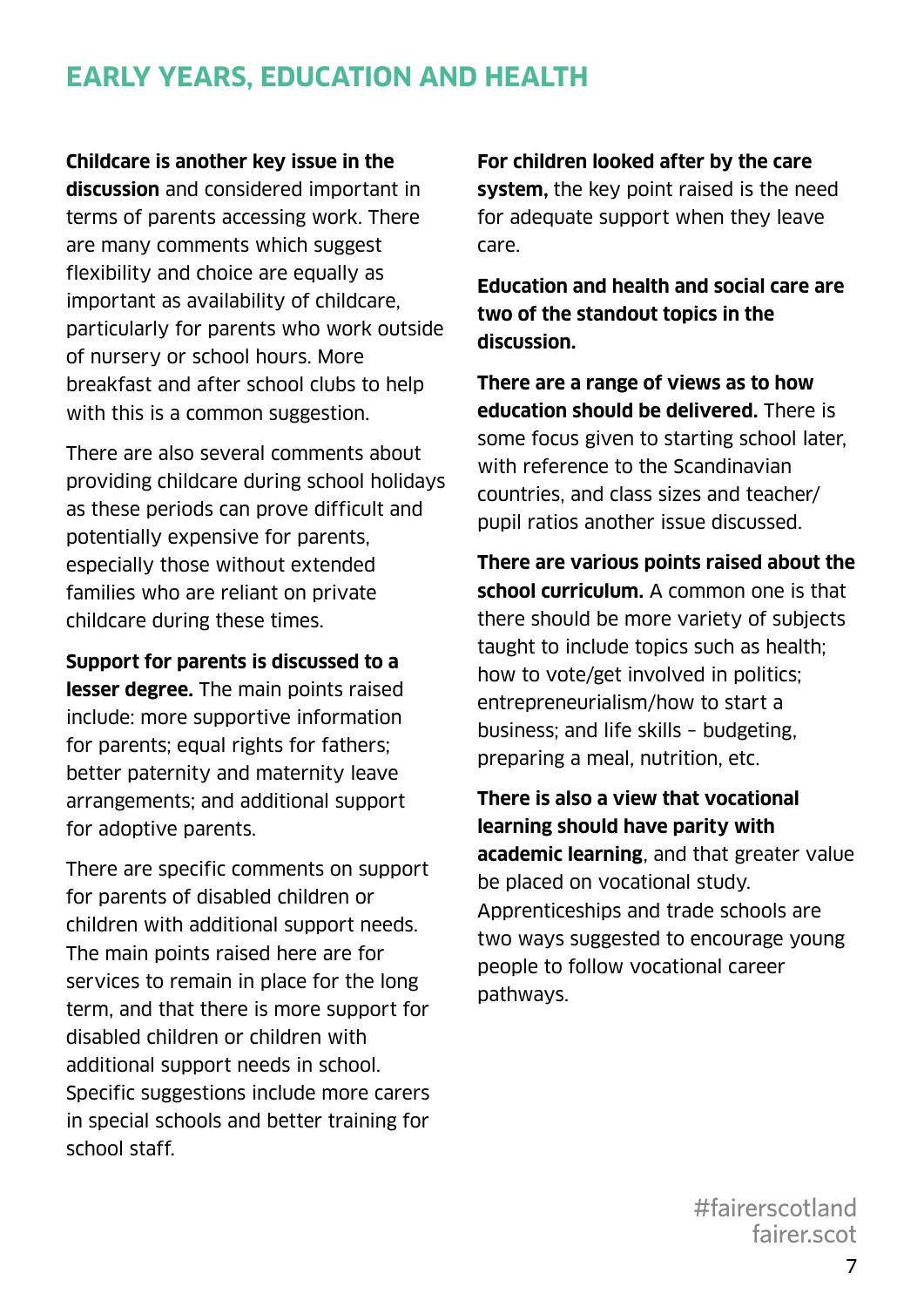# **EARLY YEARS, EDUCATION AND HEALTH**

**There are a number of comments that suggest pupils and students with disabilities need greater levels of support.** Further support in school for disabled children is mentioned, as is support for disabled students in further education and higher education. For example, by providing access to transport. Additional support for disabled people moving from education to employment is also suggested.

**On health, nutrition and access to healthy food is a key focus.** There are a number of ideas suggested as to how to improve nutrition, with an emphasis on child nutrition through healthier school meals and availability of fresh fruit in school. Educating parents on nutrition and providing warnings on unhealthy foods such as sweets and fizzy drinks are other key points.

The cost of healthy food is also raised with comments that it is too high or that unhealthy food is cheaper. Some ideas to reduce these costs include offering tax relief on healthy foods, through VAT, or local suppliers, through business rates relief. Also, one idea suggested is to levy tax on unhealthy foods to make them less appealing.

**Mental health is another key issue in the discussion.** One of the main points raised is a desire to see mental health services to be the same as physical health services, both in terms of access to mental health services and quality. A particular point made is that there should be more child and adolescent mental health services.

**Further reductions in waiting times to access health services is a common point.** This is a particular issue in connection with mental health services, especially for people in crisis situations. There is also a focus on GP appointments, with comments suggesting appointments are difficult to get and often too short. This last point is a particular concern of those whose first language is not English.

#### **Health service integration and management of the NHS is also discussed**.

A common view is that the NHS could be further improved if there were greater levels of integration between different health departments. One example given is that greater integration of services would enable more efficient sharing of patient information and allow patients with multiple or complex issues to access integrated care at one location.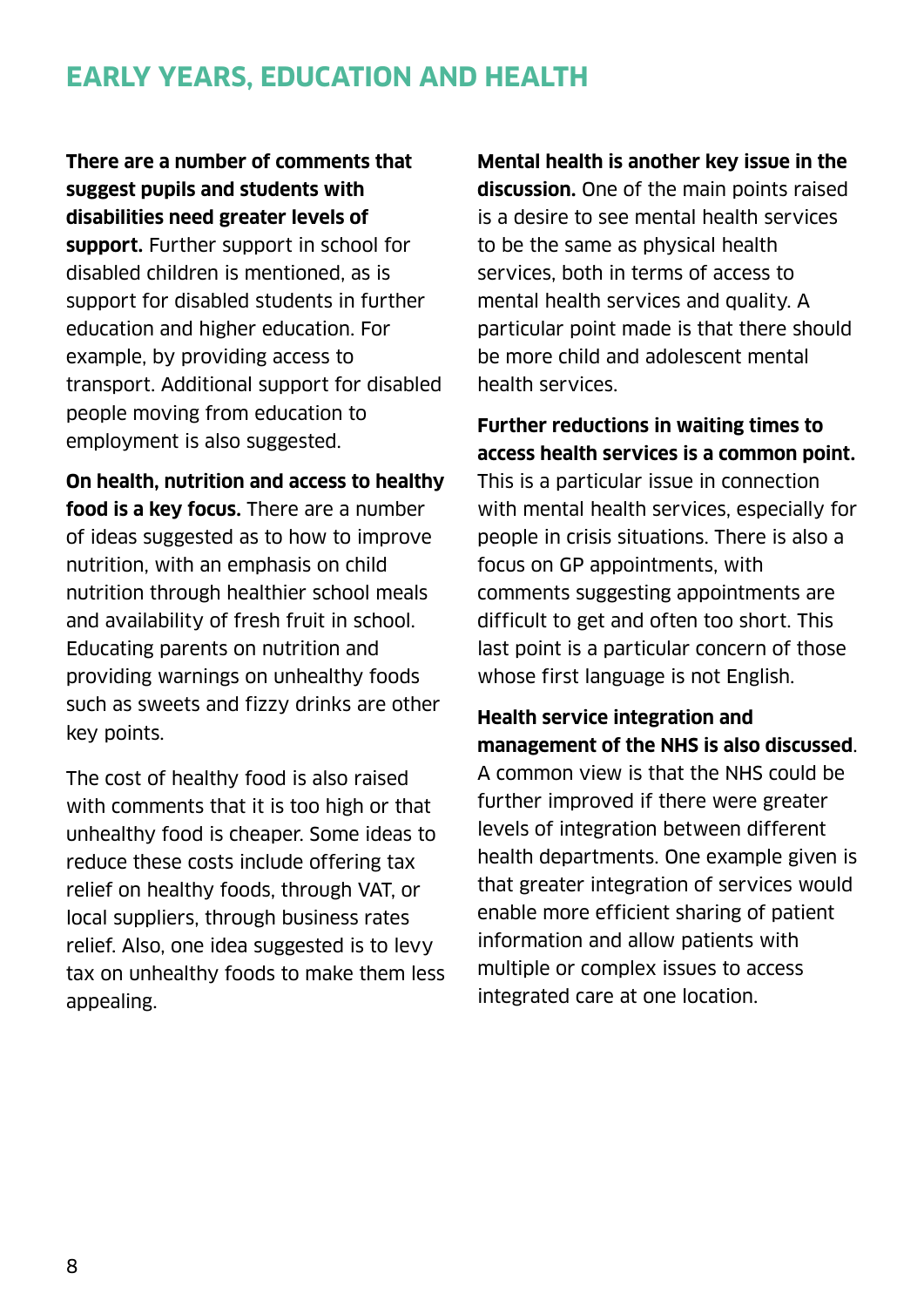# **EARLY YEARS, EDUCATION AND HEALTH**

There are some comments suggesting there should be further integration between health and other service departments, such as social work; housing; and education services.

In terms of resourcing the NHS, a common view is that it should continue to remain free at the point of access and that further investment should be provided to ensure it receives the level of funding it requires. A small number of comments suggest that people also need to take more responsibility for their own health and not rely completely on the NHS to protect their health simply because it is free.

#### **Carers are one of the key groups**

**discussed** and support for carers is a key theme. There is acknowledgement for the role that carers play and there are calls for greater provision of sufficient respite for carers, and for carers' allowance to be raised to reflect the economic value they contribute to the Scottish economy.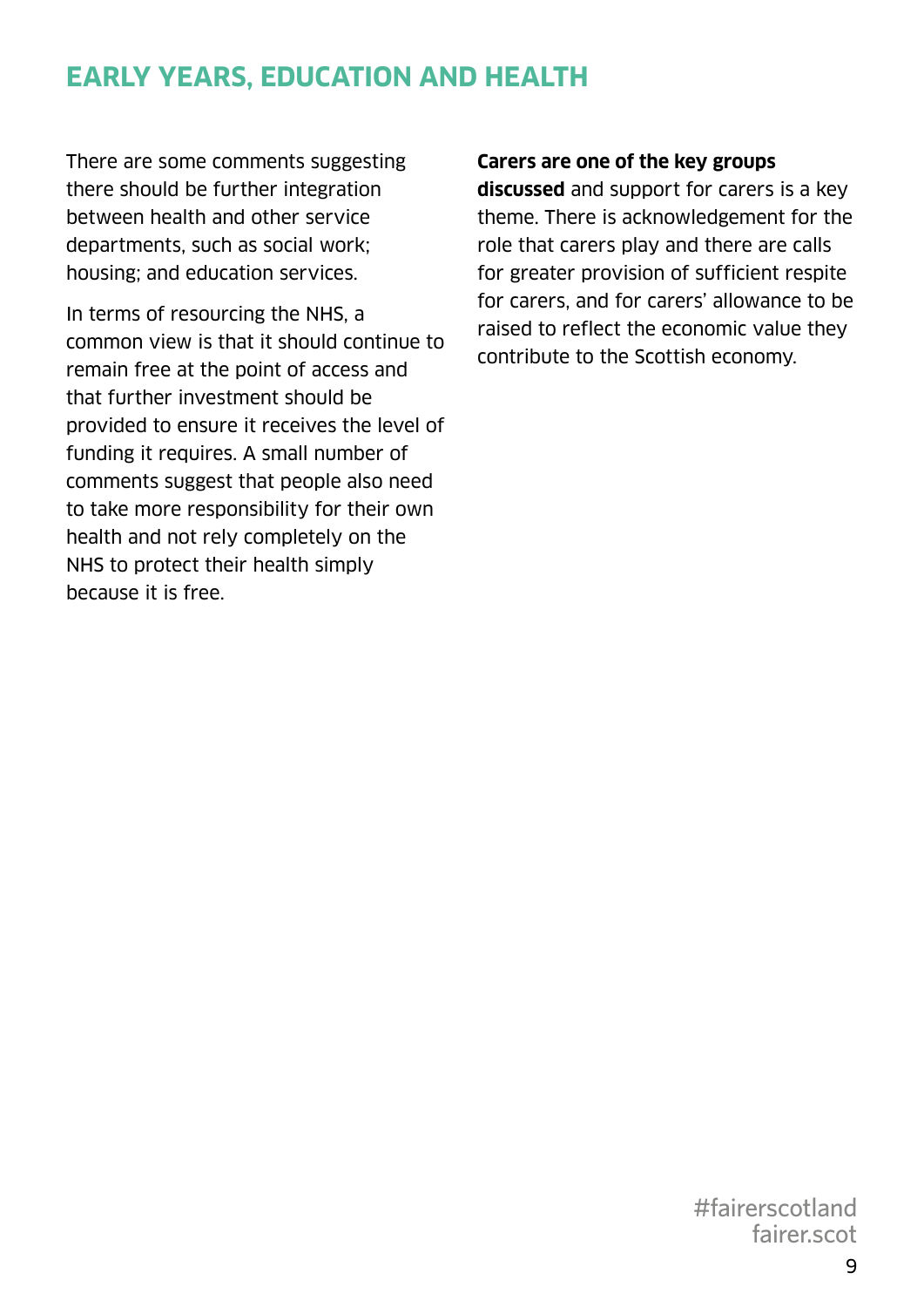# **COMMUNITY PARTICIPATION AND PUBLIC SERVICES**

**Public involvement in democracy is one of the most talked about issues in the discussion.** There are a large number of comments that advocate further opportunities for local people be involved and play a part in decisions that affect them and their community.

**There is a focus on more decisions being taken locally** and at a community level. One suggestion is to make better use of community councils, while others suggest reforming community councils to make them more representative of local communities and give them more authority.

#### **There is acknowledgement that people should get involved themselves** to

improve things through, for example, local politics or volunteering. This issue is made with particular reference to children and young people, with a suggestion that they should be encouraged and engaged to play an active role in shaping their lives more generally.

**Support for community groups and organisations to allow participation at a grass roots level is a key issue.** This links to an earlier point raised on access to community space but is also about providing further funding support for community groups. One suggestion made is to simplify the community funding landscape to make it easier for community groups to apply for and access funds.

#### **Access to information is considered**

**critical** to community engagement, as is the provision of feedback to generate trust and maintain community involvement.

The role of National Government and the way in which it works is also raised. The importance of partnership working across political parties and between sectors, with a focus on working towards the common good, are the main points raised.

**The role of public services is another standout issue to emerge from the discussion.** The key point raised is that services should 'fit' the needs of people. One idea suggested is that service users should be listened to and involved at the service design stage.

This comes through in views given on integrated health services and education. It also comes across in issues raised on transport where suggestions on how transport services could be improved include: improved routes and greater reliability of services; and greater integration of transport services for rural communities, such as bus and ferry services.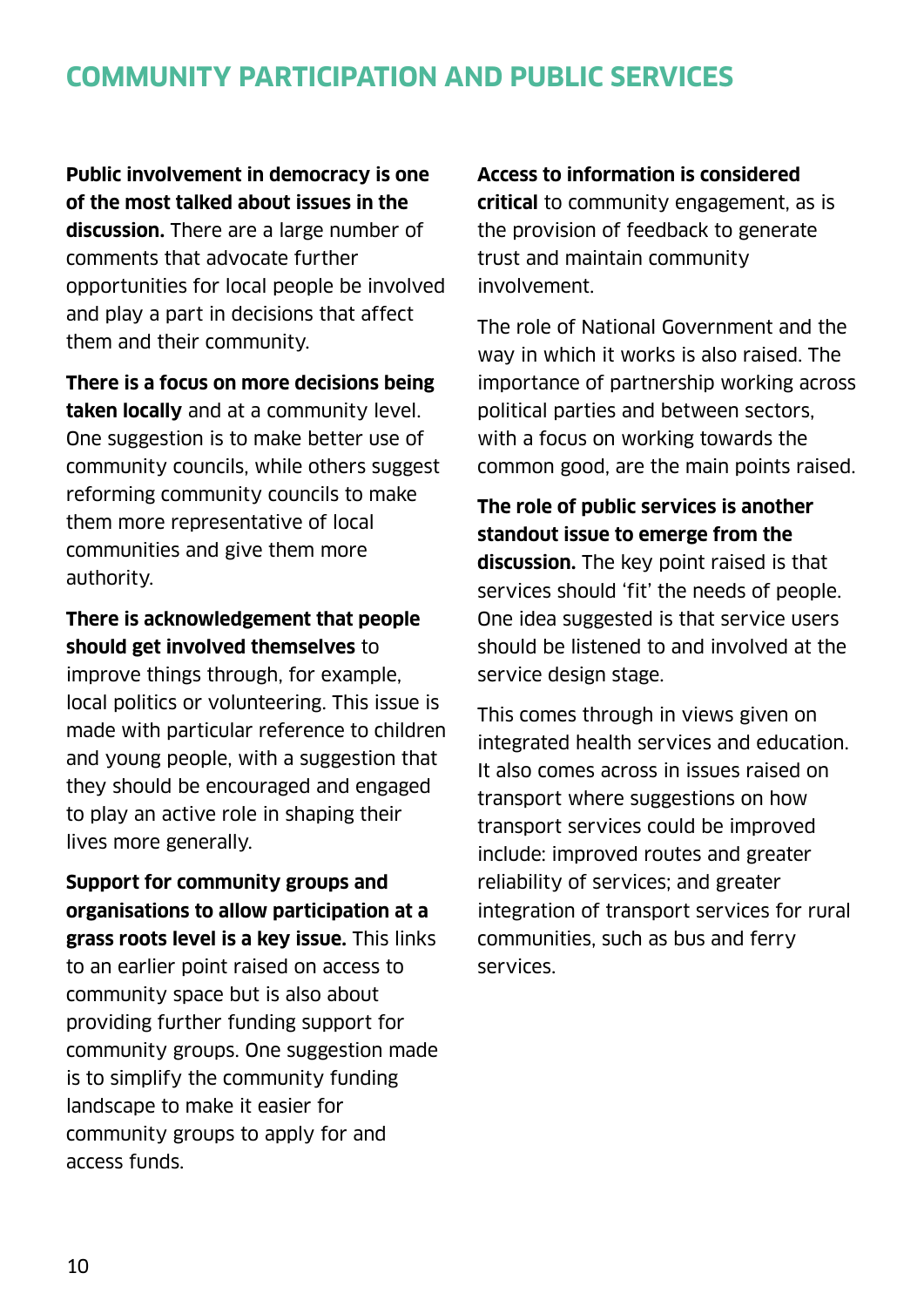# **COMMUNITY PARTICIPATION AND PUBLIC SERVICES**

**Being able to access public services is another key issue.** On one hand, there are many comments that suggest quality public services should be available to everyone regardless of where they live. On the other is the view that the availability of services should be based on where they are needed most and that access to them should reflect this.

Access to services is a particular issue raised in relation to rural communities, with several comments suggesting that more resources are needed to improve access. Improving broadband to provide more access to online services is one example given. Faster broadband speeds and better mobile coverage in general is the key issue around digital services.

More local services, such as local clubs and activities, and greater ease of access to key services such as health and education are key issues raised. Having translation services available for non-English speakers in health centres and schools is one example offered.

**The costs of public services are also raised in the discussion.** A number of comments suggest keeping free services currently in place such as free prescriptions; TV licence for over 75s; free bus travel for over 60s; and a free higher education system.

However, many comments suggest that public transport costs are too high and that costs to travel the same distance vary depending where in the country the journey takes place. An additional point raised in relation to bus services is that the same service can vary in cost depending on the service provider. Therefore, one idea offered is to make transport costs for the same service or for level of service the same across public transport providers regardless of where in the country the journey takes place.

In the same way, there are calls for the cost of energy supply to be the same regardless of where you are located or the means by which you pay for it. This is a particular issue for those who use pre-paid meters and those in remote locations.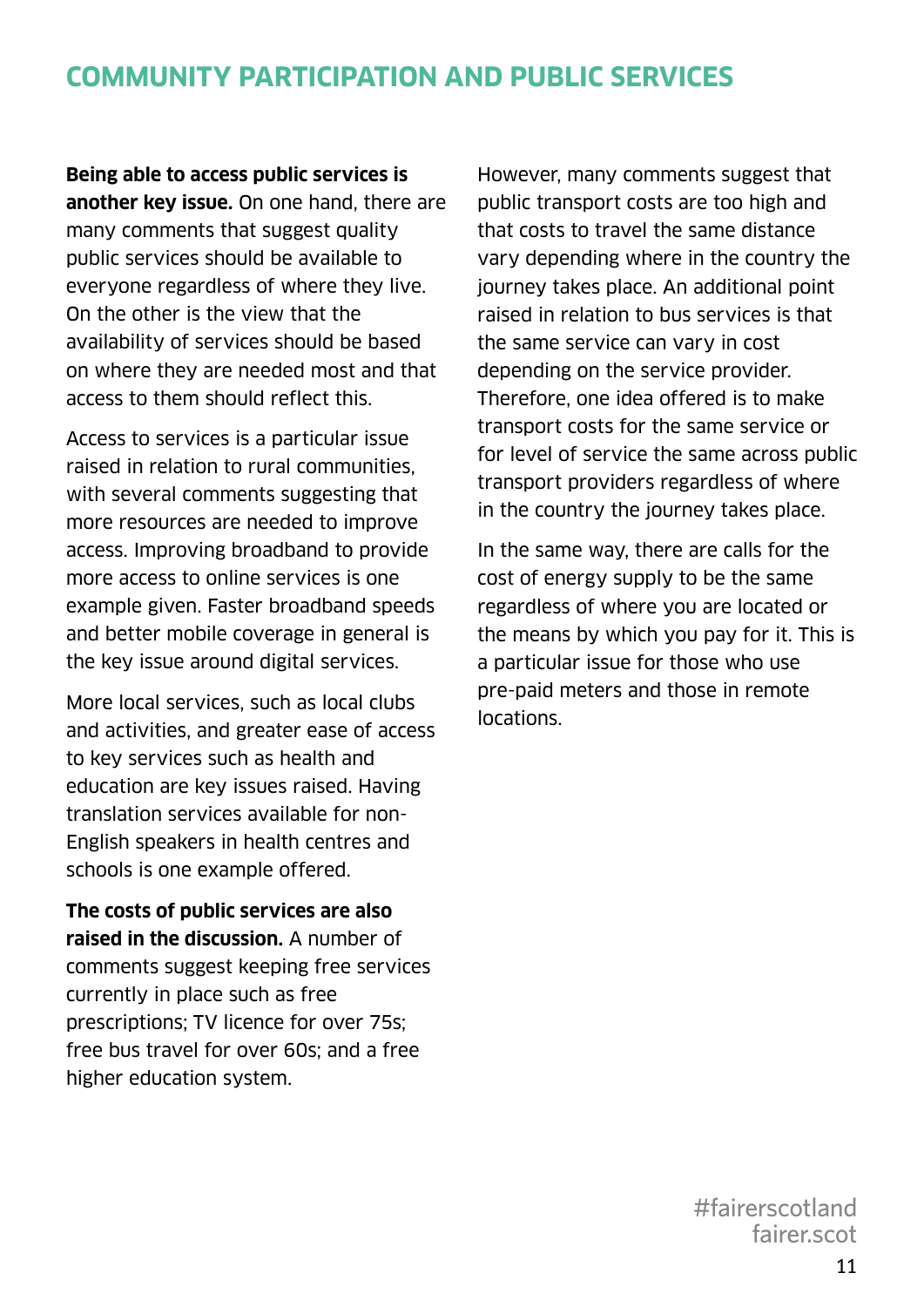### **RESPECT AND DIGNITY**

**Respect and dignity are strong themes that emerge from the discussion across a number of different topics.** Ending discrimination of any kind and ensuring equality of opportunity for all are common points made.

**A number of views are given on public attitudes.** There is a want for people to have more trust and respect for each other, as well as being more accepting of others.

**There are many comments that discuss negative media portrayal of certain sections of society** and how this reinforces the stigma that exists around these groups and communities. More funding for local media to promote positive community stories is suggested to combat this, as is greater community voice more generally in the national media.

**The way that people are treated by public services is a key point.** This is particularly discussed in respect of social security and the welfare system.

There are many comments suggesting that the welfare system should be fairer, more helpful, provide security and treat everyone with respect. As part of this, a number of comments suggest that sanctions should be removed as a mechanism.

On specific welfare benefits, restoring lifetime awards for people with permanent or deteriorating conditions is one suggestion. Another is that fit for work assessments should take greater account of mental health status and GPs' recommendations to provide a rounded assessment.

A more personal, empathetic and compassionate service, offering tailored support for job seekers is also called for. Having a designated adviser is one idea offered as to how this could be achieved.

There is a view that all benefit claimants should be made fully aware of the benefits they are entitled to by right and that assistance should be offered to complete the necessary forms to make a claim.

Creating a more welcoming and less intimidating job centre environment is also discussed. The removal of security guards from the premises; provision of more privacy for job seekers; and creation of a more child-friendly space are some of the suggestions made as to how to achieve this.

**As part of the Fairer Scotland process, there was extra effort made to speak to minority groups and equality groups.**  Some of the points raised have already been discussed in earlier sections of this report but there are a number of specific views offered by these communities of people around the broad theme of respect and dignity.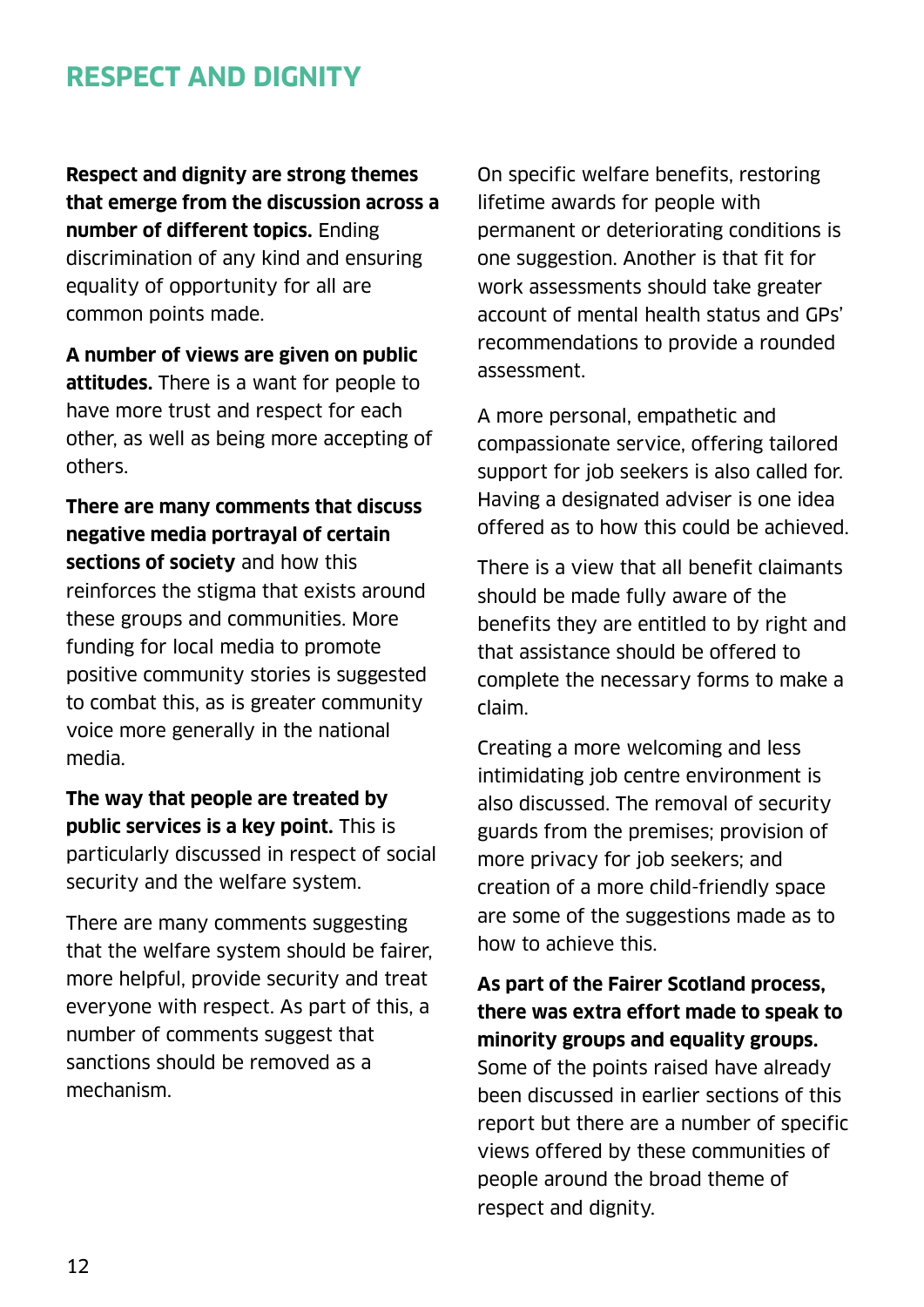## **RESPECT AND DIGNITY**

**There are a number of calls for further inclusion of disabled people** across all areas of society, particularly with respect to finding employment and in skills attainment across education.

**Greater representation of minority ethnic communities** in senior positions and in key decision making roles is also suggested.

**Greater representation of women** across society is raised, including that there should be a 50/50 gender split in company boardrooms and senior positions. Reducing the gender pay gap is another key issue.

The main issues in respect of the **migrant and refugee population** are that they should be allowed to contribute to Scottish society while they are awaiting the outcome of citizenship applications, through work, volunteering and/or education. One idea suggested is for a system that recognises the existing qualifications of migrants and allows them to access appropriate employment. There are also calls for a reduction in the wait for citizenship applications to be processed.

**For non-English speakers**, there are requests for more English for Speakers of Other Languages (ESOL) courses, along with greater provision of translation services in key public services such as schools and health environments.

**Promotion of Lesbian, Gay, Bisexual, Transgender, Questioning and Intersex (LGBTQI) issues** across society is suggested in order to generate greater awareness, with transgender issues a particular focus of the comments made. One suggestion is to raise more awareness of LGBTQI issues in schools to combat bullying and discrimination at an early age.

**The key point raised relative to the Gypsy/Traveller community** is that more needs to be done to include Gypsy Traveller communities in local areas, with one suggestion for them to be represented on community councils.

**The re-integration of offenders** into society is also raised. Providing adequate support to achieve this is the key issue, with suitable housing, tailored employment support and benefits in place on release, some of the ideas suggested.

**The issue of care for older** people is also discussed and how this needs a flexible approach. The issue of loneliness is raised as is the need to address social isolation of elderly people. Intergenerational activities is one suggested way of reducing isolation for older people.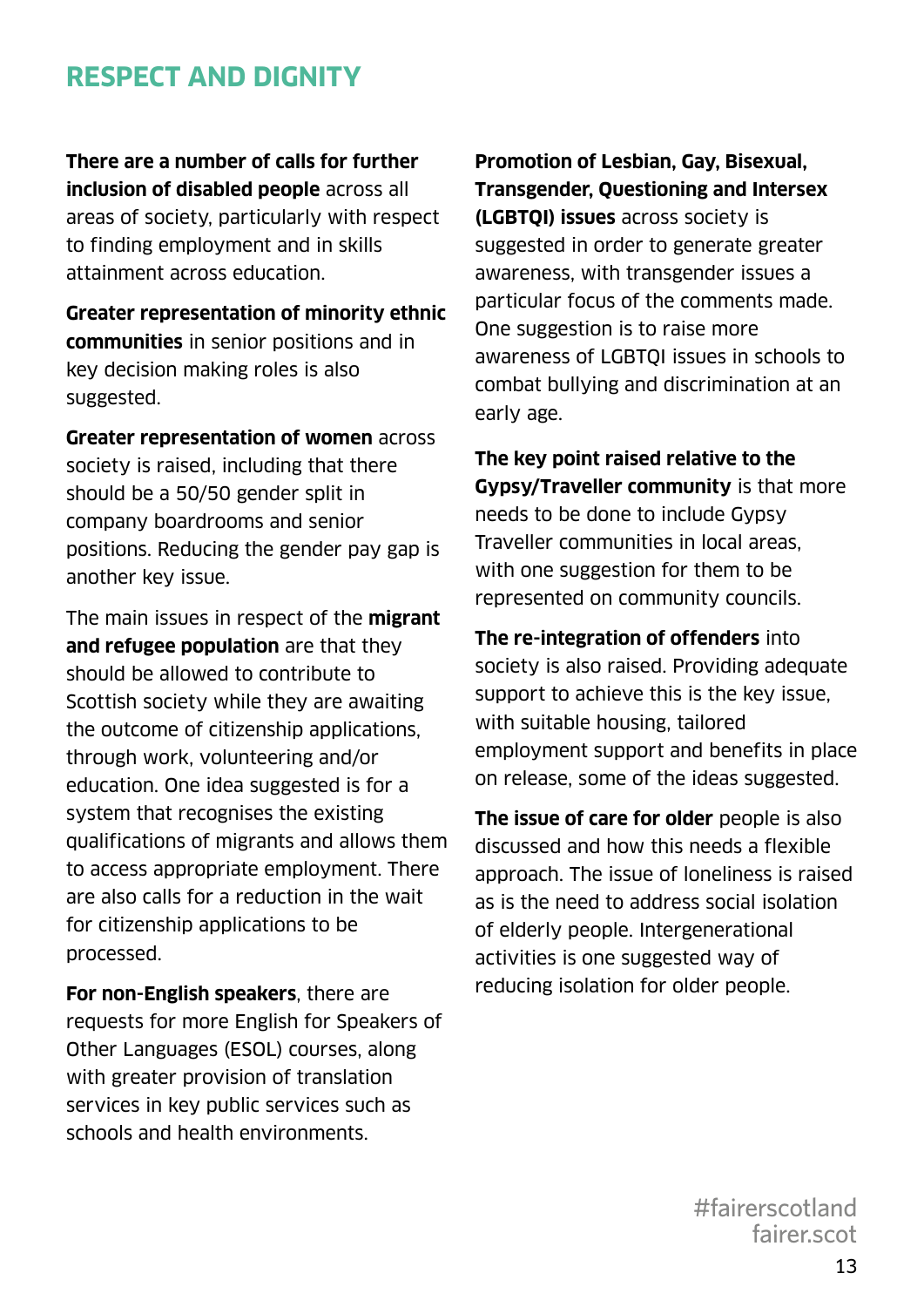### **FURTHER INFORMATION**

We plan to publish a social justice action plan later in 2016.

For further information about the Fairer Scotland process, you can visit: **www.fairer.scot**.

We are committed to ensuring as many people as possible access this report. If you have ideas on how we can make this report more accessible to you, such as providing versions in a different format or language, please get in touch with **Karen Armstrong** on **0300 244 1165** or via email **k[aren.armstrong@gov.scot](mailto:karen.armstong%40gov.scot?subject=)**.

If you have any questions regarding the analysis, please get in touch with **Paul Sloan** on **0141 244 5400** or via email **[paul.sloan@gov.scot](mailto:paul.sloan@gov.scot)**.

### **FULL LIST OF TOPICS RAISED**

Income and Employment **Equalities** Governance and Participation Health and Social Care **Education** People and Communities Housing Social Security/Welfare Infrastructure Children and Young People **Justice Transport** Environment Taxation Business **Culture** Economy Engagement Foreign Policy and Defence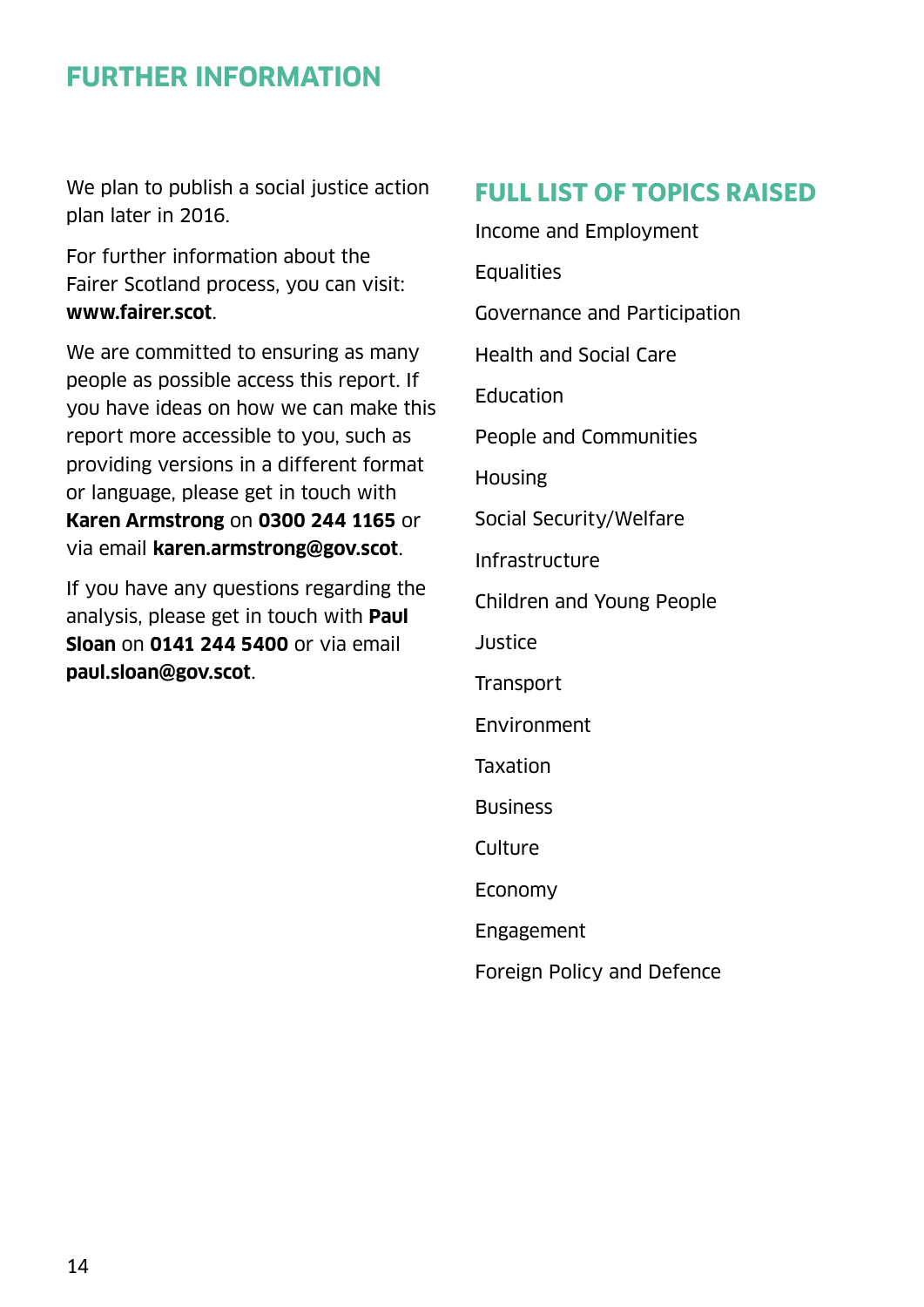ABCUL Scotland Abolish Poverty and Starvation AccessAble Borders ACE Glasgow ACVO African and Caribbean Women's Association African Caribbean Network Afrikan Lanarkshire for Mental Health Afroscots United Alternativity Alexandria Armed Veterans Association Alliance Scotland Amina ANDESCOT Assembly for Tackling Poverty Barnardos Barrat Circle Residents Action Group **BEMIS** BE United British Deaf Association British Dental Association BSL and Linguistic Access Working Group Burnhill Youth Project Capability Scotland Carers Scotland Carrick Community Council Forum Castle Huntley

#### CEMVO

Central Scotland Regional Equality Council

Centre for Scottish Public Policy

Centre for Entrepreneurship Eduction Scotland

Chartered Institute for Housing

Children in Poverty Inverclyde

Citizens Advice Scotland

CLEAR Buckhaven

Clermistoun and Dumbrae Gala

Clydebank Independent Resource Centre

Coalition for Racial Equality and Rights

Cobhair Bharraigh

Community News

Community Transport Association

Cornfields Scotland

COSLA

Craighead Institute for Life and Faith

Craigmillar Community Alliance Trust

**Crisis** 

Cuthelton Social Club

Developing Potential SCIO

Dumfries and Galloway Multicultural Association (DAGMC)

Dumfries SIMS

Dundee Central Mosque

Dundee International Women's Centre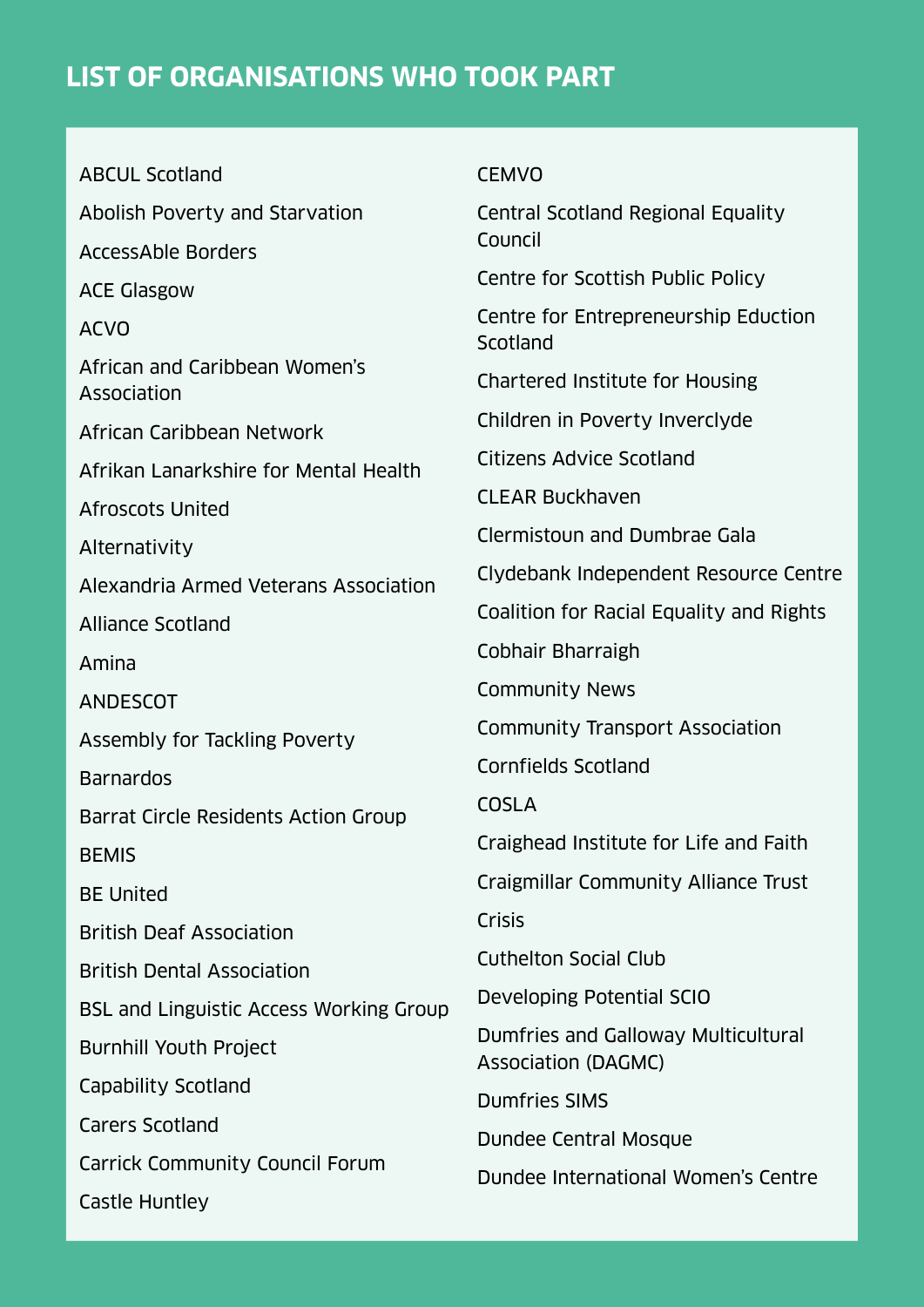Dunfermline Broomhead Tenants and Residents Association Economic Development Association Edinburgh Development Group Education Scotland Strategic Funding Partnership Empowering Minorities Enable Scotland Equality Network Equip Men EVOC Fa'side Women's Group Feel Good Women's Group Fife City Council Fife Gingerbread Organisation Finn's Place Forth Valley Migrant Support Network Foxley Bowling Club & Fullerton Park Community Group Gavinburn Parent Council General Practitioners at the Deep End Giffnock Community Council Glasgow Afghan United Glasgow Disability Alliance Glasgow Homelessness Network Glasgow City Mission Govan Church of the Nazarene Govanhill Baths Govanhill Women's Friends Group Gypsy Big Luck Halbeath Resident's and Tenants Association Hillhead Customer Care Working Group Hillhead Welfare Rights Group Home Start West Lothian IGBO Welfare Union Improvement and Development Scotland Inclusion Scotland Independent Living in Scotland (ILiS) Jewels of Islam Joseph Rowntree Foundation Kenyan Women in Scotland Association Lady Alice Bowling Club Learning Disability Alliance Scotland Learning for Sustainability Scotland Leith Link Up Lewis Castle College Libertie Project Link Up Women's Support Centre Linknet Links SCIO Listen 2 Us Lithuanians In Scotland Midlothian Voluntary Action Minority Communities Addiction Support **Services**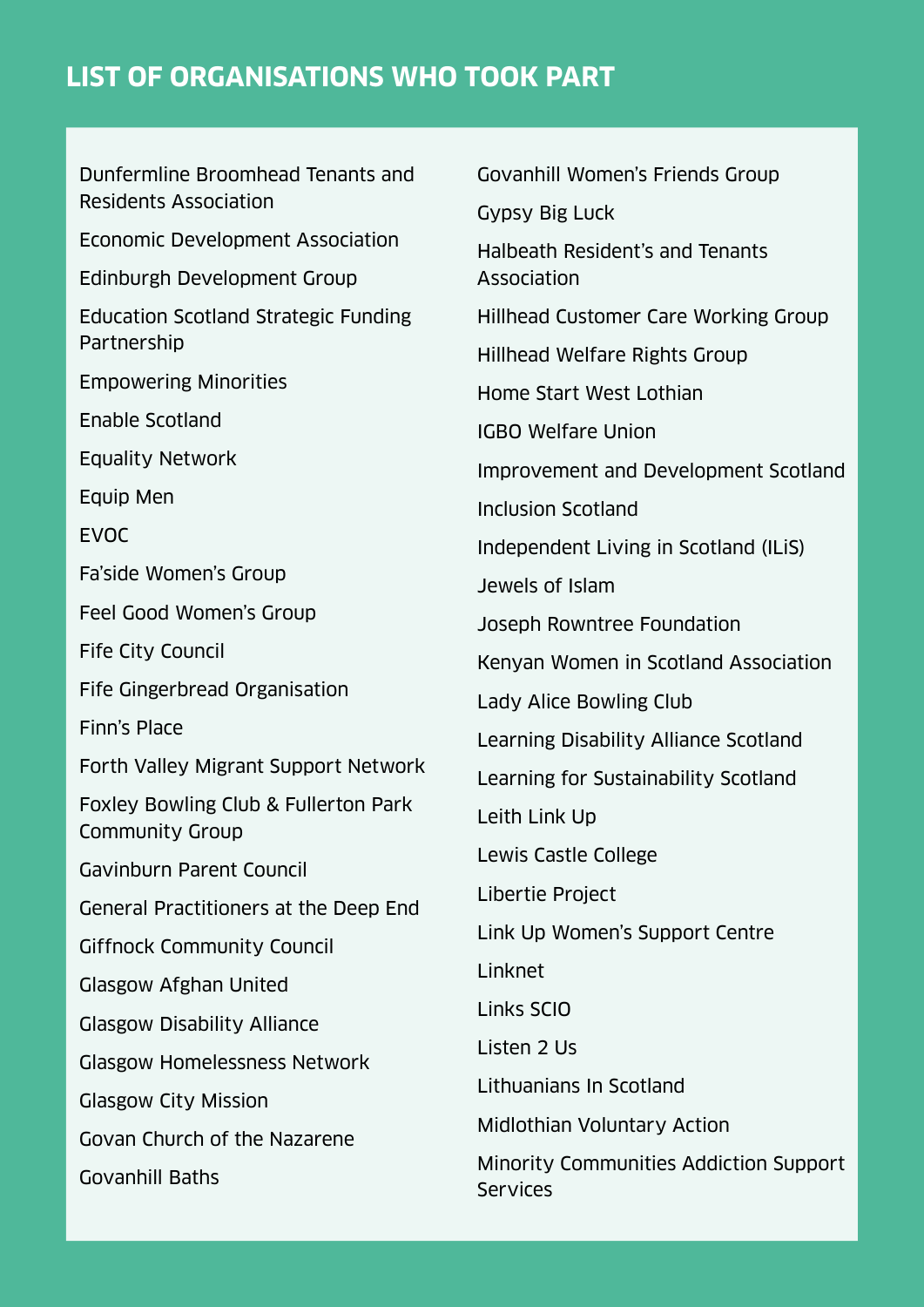Minority Ethnic Mediation Glasgow Mossblown Regeneration Group Museum Galleries Scotland Muslim Council of Scotland Muslim Senior Welfare Club Neilston Development Trust Nepalese Community (Aberdeen) North Ayrshire Health and Social Care Partnership North Edinburgh Time Bank North Kelvin Sports Development Group Nourish Scotland One Parent Families Scotland Oxfam Scotland PKVAS (MEAD) Parkhead Youth Project People First People Know How Perth and Kinross Council Pilton Community Health Project Polmont Young Offenders Port Mor Lunch Club Positive Prisoner Positive Futures Poverty Alliance Poverty Truth Commission Project Search Pulsion Radiant and Brighter

REACH community Health Project Reidvale Community Council Renfrewshire Council Renfrewshire Credit Union RNIB Royal Society for the Prevention of Accidents RSA Scotland Ruchazie Community Church Rural Parliament Sauchie Community Group Scotland Zambia Association Scotland's Women's Convention Scottish Allotment and Garden Society Scottish Best Value Housing Network Scottish Consortium for Learning **Disability** Scottish Community Development Centre and Community Health Exchange Scottish Environment Link Scottish Human Rights Commission Scottish Legal Aid Board Scottish Older People's Assembly Scottish Refugee Council Scottish Refugee Policy Forum Scottish Through Care Scottish Women's Convention Scottish Youth Parliament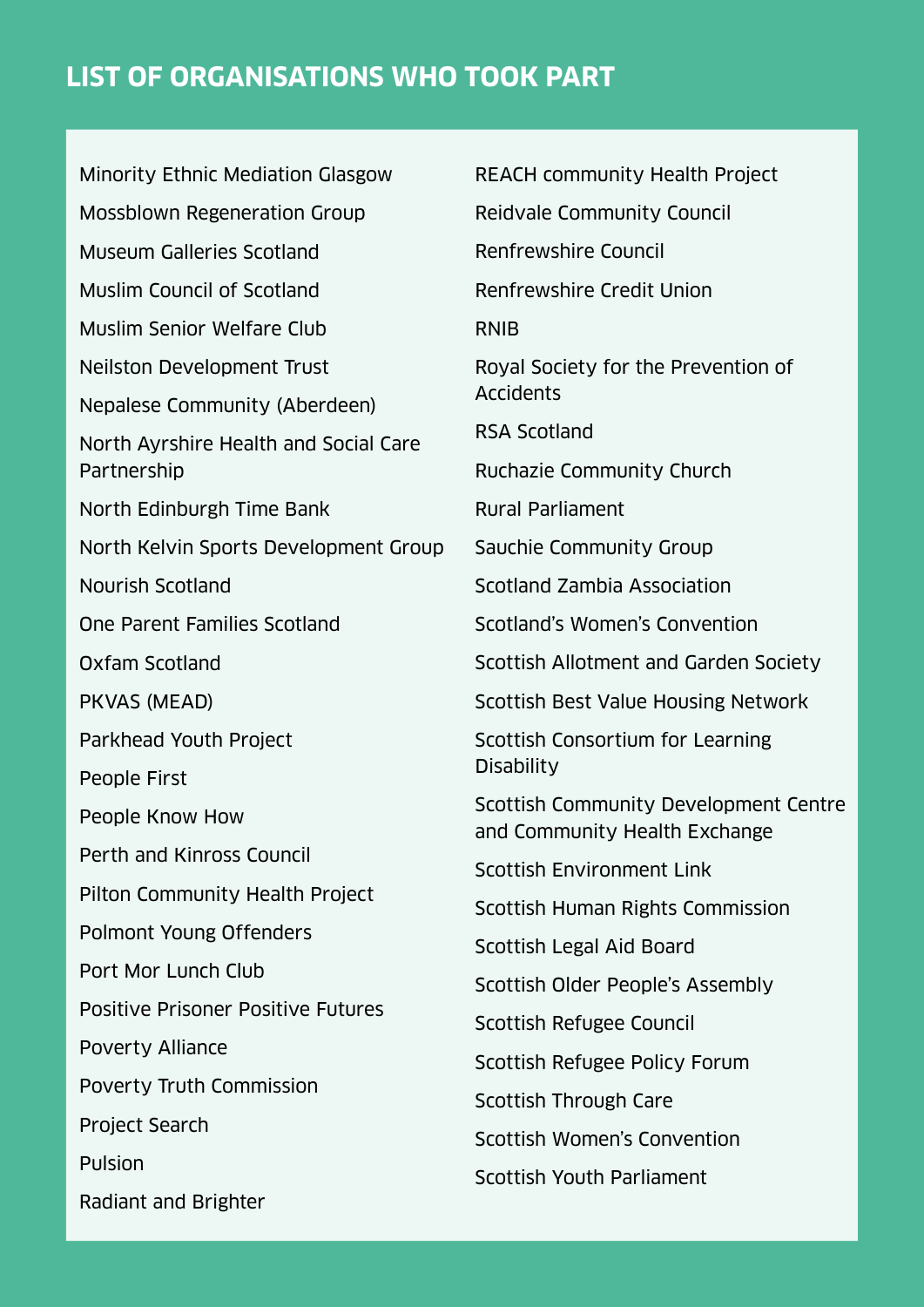| <b>SCVO</b>                                                     | Time to Heal                                                                  |
|-----------------------------------------------------------------|-------------------------------------------------------------------------------|
| Sickle Cell and Thalassemia Support                             | Toonspeak                                                                     |
| Group                                                           | <b>Total Craigroyston</b>                                                     |
| Signpost                                                        | <b>Transition Edinburgh</b>                                                   |
| Skye and Lochalsh Council for Voluntary<br><b>Organisations</b> | <b>Transition Edinburgh Pentlands</b>                                         |
| Social Enterprises Scotland                                     | Unity for Integration Project                                                 |
| South Lanarkshire Council                                       | Voluntary Action Barra & Vatersay on<br>behalf of Castlebay Community Council |
| Southcraig School                                               | Voluntary Action Barra & Vatersay on<br>behalf of Northbay Community Council  |
| Southwest Glasgow Carers Centre                                 |                                                                               |
| St Brides Community Centre                                      | Voluntary Action, East Renfrewshire                                           |
| <b>STAND International</b>                                      | Volunteer Edinburgh (EaRN)                                                    |
| <b>Stepping Stones for Families</b>                             | <b>VOX Liminis (KIN)</b>                                                      |
| <b>Street Cones Scotland</b>                                    | We Step Together                                                              |
| Sunnybank Community Centre                                      | West Dunbartonshire Community<br>Foodshare                                    |
| Support in Mind                                                 |                                                                               |
| TAG                                                             | West Dunbartonshire Ethnic Women's<br>Group                                   |
| Tenant Participation Advisory Service                           | West Lothian Health Improvement and<br><b>Health Inequalities Alliance</b>    |
| The Disabled and Young People Advisory                          |                                                                               |
| Group                                                           | Women's Centre, Glasgow                                                       |
| The Garioch Partnership                                         | X-change Scotland                                                             |
| The Scottish Assembly for Tackling<br>Poverty                   | Young @heart 50+ Club                                                         |
| The Star Project                                                | <b>Young Scot</b>                                                             |
| The Thursday Club                                               | Ysort it - Clydebank                                                          |
| The Tin Cat                                                     | Zone Initiative                                                               |
| The Transport Credit Union                                      |                                                                               |
| The Volunteer Centre East Ayrshire                              |                                                                               |
| The Wise Group                                                  |                                                                               |
|                                                                 |                                                                               |